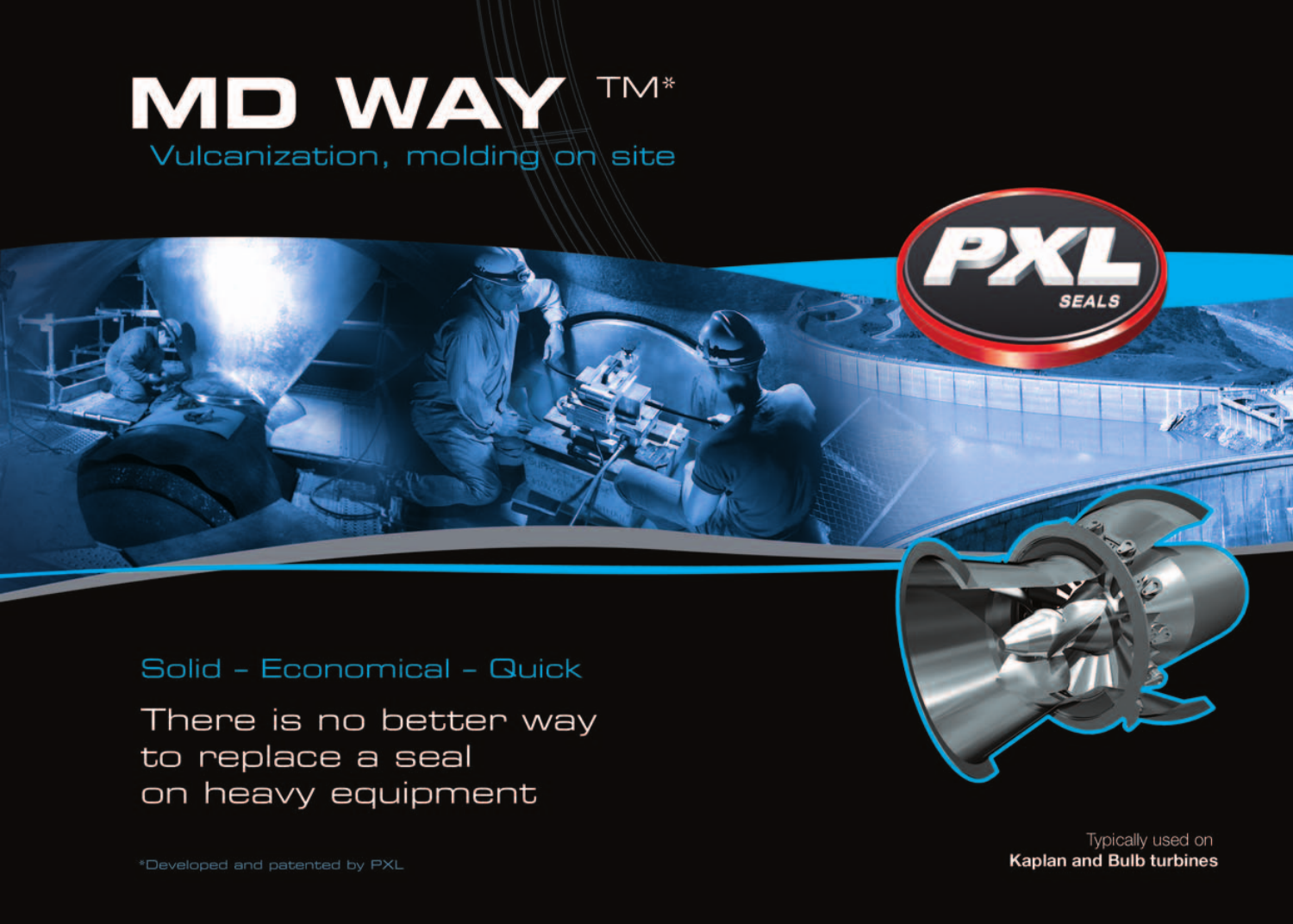

# There are 4 methods

# **the MD WAY™ METHOD**

This certified and patented procedure, invented by PXL, consists of molding two uncured ends of a seal into one solid seal. This product and procedure is typically used on the job site when replacing Kaplan and Bulb turbine seals. The MD Way ensures that the new seal will not allow water in, or oil/lubrication out and the end user receives this benefit without having to dismantle the turbine.



## **THE MD WAY™ METHOD 1** by PXL

**Principle :** joining the two «non vulcanized» ends<sup>(1)</sup> of the seal with a patented, field molding press, resulting in a solid one-piece seal.

Unlike other existing methods, this operation is carried out by joining<sup>(2)</sup>/ molding the two ends of the seal without using additives such as glue or binding agents.

This method ensures identical mechanical characteristics across the entire seal, and perfect geometrical continuity of the seal lips and edges.

Since the operation is carried out by compression molding, the dimensional tolerances obtained through this patented method are more precise than those of extruded products.



### - Disadvantages

- None
- + Benefits
- ▶ The seal is entirely homogenous
- $\blacktriangleright$  Identical mechanical properties across the entire seal
- ▶ No hard points or visible joint
- ▶ Quality of the seal
- ▶ Quality of the design
- **Dimensional quality**

#### **GLOSSARY**

(1) - Vulcanized or molded material : material which has been transformed from an initial raw state (raw material) to a final state which gives the material mechanical properties defined by a heating procedure at a fixed temperature, pressure and time. Vulcanization/molding is an irreversible process.

(2) - Joining : an action by which two ends of the seal are vulcanized/molded by an irreversible physical connection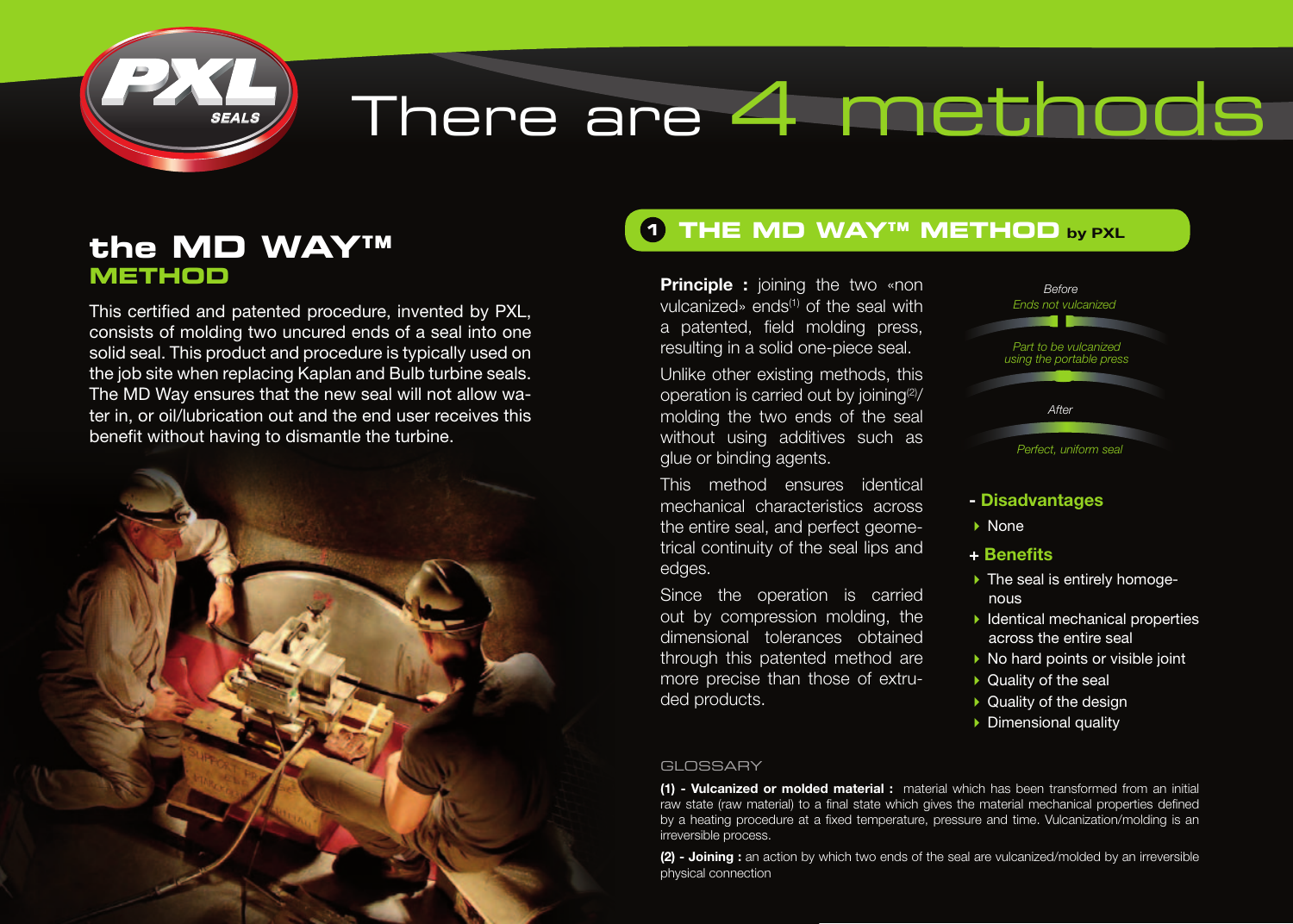# of on-site bonding for sealing joints

Principle : joining together the two ends of the seal previously vulcanized. This procedure is carried out with the help of a curable, cyanoacrylate type cold adhesive.

The connected area has mechanical characteristics different than those of the rest of the seal, due to the presence of a hard point, at the joint created by the cold adhesive, which creates a more breakable and fragile part.



## - Disadvantages

#### ▶ No homogenous bond between adhesive/ material (non uniform properties)

- ▶ Rigid lacks flexibility
- ▶ Deteriorates at high and low temperatures
- ▶ Poor compression set
- Low chemical resistance
- $\blacktriangleright$  High risk of failure due to a lack of precision
- Variable bonding quality

#### + Benefits

- Simple
- ▶ Good resistance to traction
- $\sum$  Quick
- **Low cost**
- **Immediate availability**

Principle : joining together the two ends of the seal previously vulcanized/molded. This procedure is carried out with the help of a curable, heat bonded adhesive and a portable device.

This type of joining causes a risk of a fragile joint due to the over heating of the parts adjacent to the seal.

Heating the seal vulcanized beforehand can lead to the appearance of cracks and fissures

*Before*

*After*



### - Disadvantages Average to low

- breaking strength
- ▶ Permeability of the seal
- Average chemical resistance
- Risk of overcooking (grilling) of the material close to the seal
- Risk of cracks and fissures
- Risk of a non homogenized form that could lead to leaks
- Quality of the seal could cause leaks
- + Benefits
- **Extremely flexible**
- ▶ No hard point
- Correct compression
- set Bonding adhesive added close to the seal material

# **<sup>3</sup> HEAT BONDING HEAT BONDING WITH 2 COLD BONDING <sup>4</sup> THE ADDITION OF MATERIAL**

Principle : Inserting a sheet of non vulcanized material between the two ends of the seal prior to molding

The addition of material close to the center of the seal makes it possible to avoid cracks and fissures, although this method always has a risk of making the seal fragile due to overheating of the parts adjacent to the seal.

*Before*

*Addition of material*

*After*

*Reduction of the section without significant distortion*



- Average to low breaking strength
- $\blacktriangleright$  Permeability of the seal
- ▶ Average chemical resistance
- Risk of over heating of the material close to the seal
- ▶ Risk of cracks and fissures
- Risk of a non homogenized form that could lead to leaks
- Quality of the form and seal could cause leaks
- Connection not homogenized with the rest of the seal

#### + Benefits

- ▶ Addition of material close to the material of the seal
- **Extremely flexible**
- ▶ No hard point
- ▶ Correct compression set